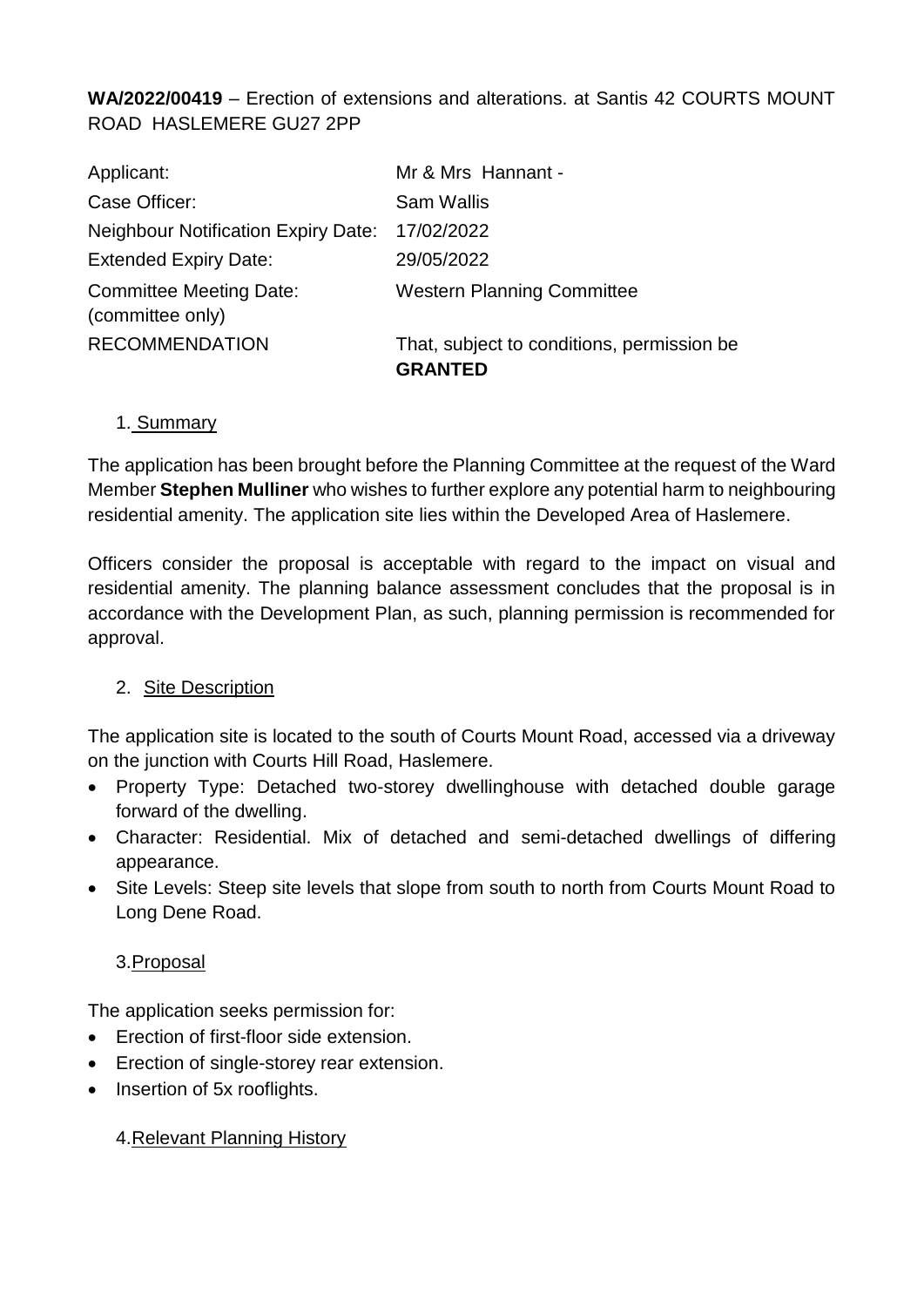| <b>Reference</b> | <b>Proposal</b>                    | <b>Decision</b>    |
|------------------|------------------------------------|--------------------|
| WA/1985/0573     | Erection of a single storey        | <b>GRANT</b>       |
|                  | extension to provide sitting room  | 12/07/1985         |
|                  |                                    | <b>IMPLEMENTED</b> |
| WA/1979/0898     | Single storey extension to form    | <b>GRANT</b>       |
|                  | additional living room             | 07/08/1979         |
|                  |                                    |                    |
| HAS246/66        | Two-storey extension               | <b>GRANT</b>       |
|                  |                                    | 21/09/1966         |
|                  |                                    | <b>IMPLEMENTED</b> |
| HAS199/66        | Two-storey extension               | <b>REFUSE</b>      |
|                  |                                    | 21/07/1966         |
| <b>HAS8385</b>   | Erection of detached single storey | <b>GRANT</b>       |
|                  | dwelling                           | 20/12/1961         |
|                  |                                    | <b>IMPLEMENTED</b> |

## 5.Relevant Planning Constraints

- Developed Area of Haslemere
- Ancient Woodland 500m Buffer Zone
- East Hants SPA 5km Buffer Zone
- Wealden Heaths II Special Protection Area 5km Buffer Zone

#### 6.Relevant Development Plan Policies and Guidance

- Waverley Borough Local Plan (Part 1): Strategic policies and sites (adopted February 2018): SP1, TD1, NE1, NE3
- Haslemere Neighbourhood Plan 2013-2032: H6
- Waverley Borough Local Plan 2002 (retained policies February 2018): D1, D4

#### Other guidance:

- The National Planning Policy Framework 2021 (NPPF)
- The National Planning Practice Guidance 2014 (NPPG)
- Residential Extensions Supplementary Planning Document 2010 (SPD)
- Council's Parking Guidelines (2013)
- Surrey Vehicular and Cycle Parking Guidance (2018)
- Haslemere Design Statement (2012)
- National Design Guide (2019)

#### 7.Consultations and Town Council Comments

| ' Haslemere Town Council | No objection. |
|--------------------------|---------------|
|                          | (17/02/2022)  |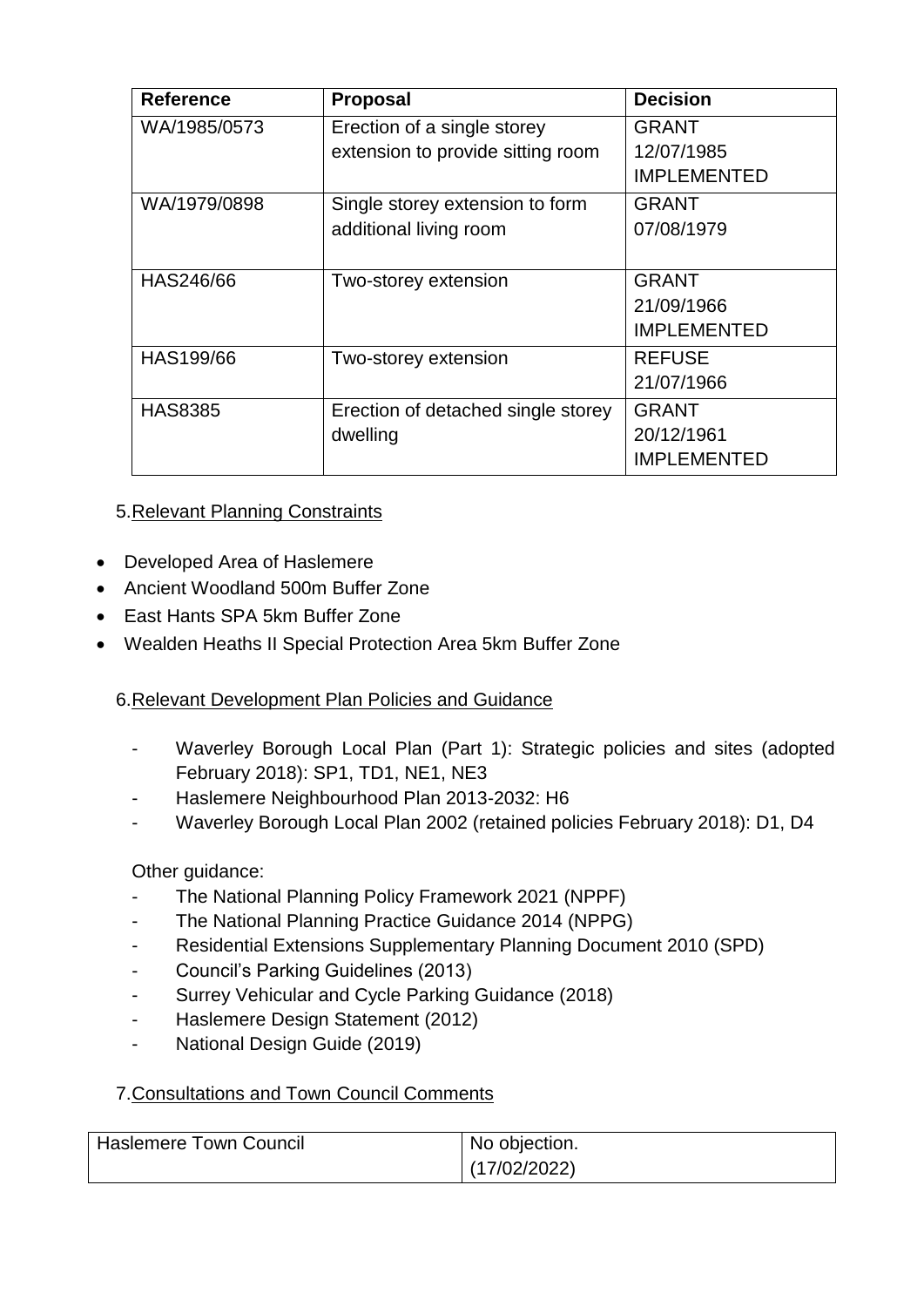### 8.Representations

5 letters have been received from 5 different addresses raising objection on the following grounds:

### Impact on residential amenity

- Loss of light impact to neighbouring dwellings.
- Reduction in morning sun to properties to the south.
- Loss of privacy from overlooking into neighbouring amenity space.
- The proposed full height roofline would be overbearing in form.

#### Impact on visual amenity

- Large two-storey brick wall would be visually intrusive.
- Design, appearance and materials would be unacceptable.
- Issue of site levels adds to overbearing impacts.
- Local plan highlights larger family homes are already oversupplied within the local area.

#### Other Comments

Previously rejected two-storey extension.

2 letters have been received from 2 different addresses received expressing support for the following reasons:

- Attractive scheme that will improve on existing dwelling.
- No overlooking with no windows located on the side elevation.

#### Planning Considerations:

#### 9.Principle of development

The site is located within the developed area of Haslemere wherein development may be considered acceptable subject to its impact on visual and residential amenities.

#### 10. Planning history and differences with previous proposal

Officers note the comments by neighbours regarding a previously refused two-storey extension (HAS199/66). This scheme was refused on the basis that: 'the proposal is considered to be out of keeping with the existing development and to be detrimental to the character and visual amenities of adjoining properties'.

A revised scheme was then submitted with minor amendments including a slight variation in materials of windows. This was approved (HAS246/66).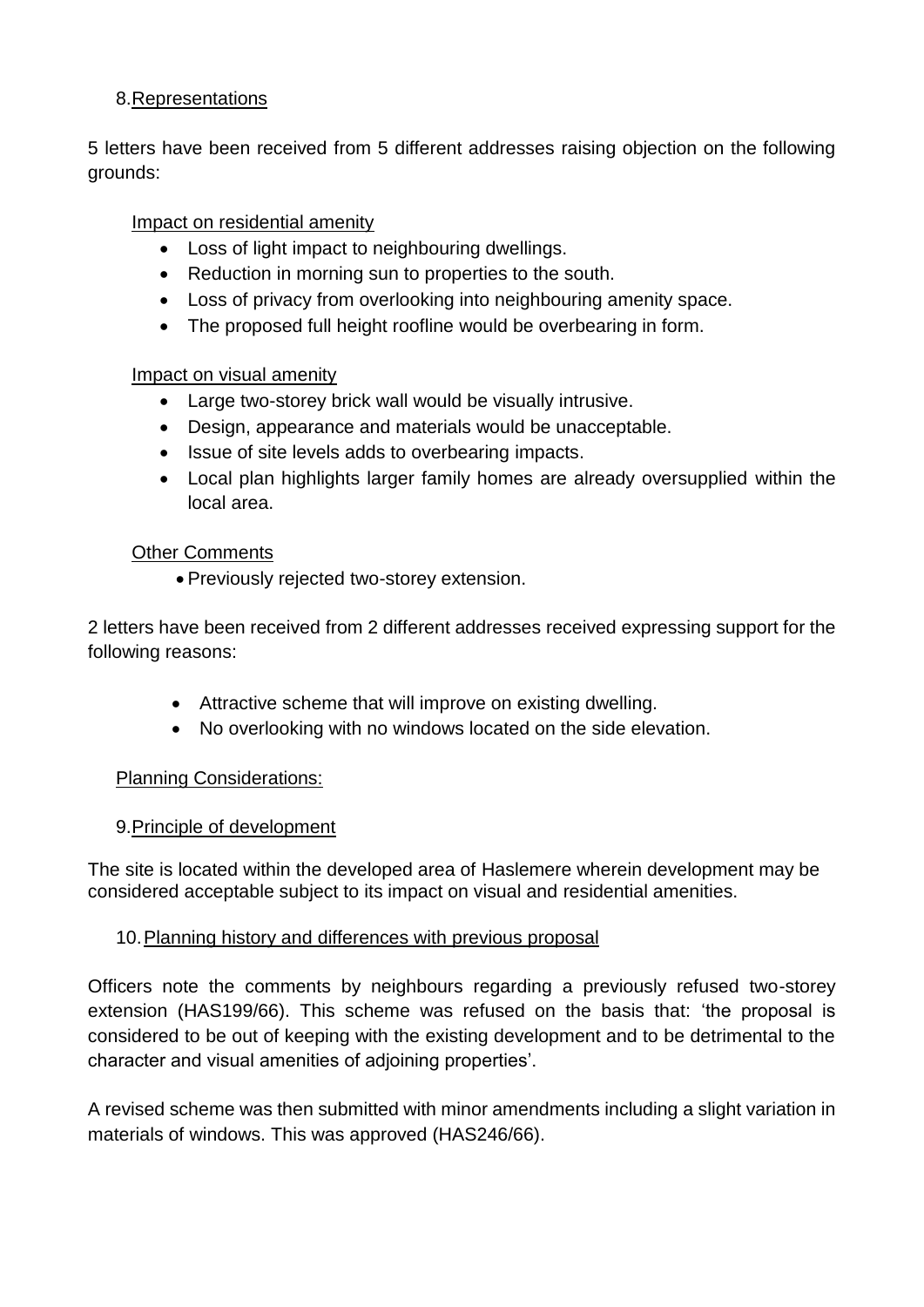Whilst officers do note these comments, the principle of development for a first-floor side extension on an existing two-storey dwelling is wholly different from the erection of a firstfloor and raising of the ridge height on a bungalow dwelling.

# 11.Design and impact on visual amenity

Policy TD1 of the Local Plan (Part 1) 2018 requires development to be of high quality design and to be well related in size, scale and character to its surroundings. Retained Policies D1 and D4 of the Local Plan 2002 are attributed substantial and full weight respectively due to their level of consistency with the NPPF 2018.

- Santis is sat back and down from the road behind No.40 Courts Mount Road along a private driveway, approximately 62m in length. Coupled with site levels that slope down to the north, the proposal would not be readily visible from the street scene and thus not prominent or intrusive in the surrounding area.
- The proposal would represent an increase in bulk and form of the dwelling. The existing single-storey ridge height of 5m would increase to a ridge height of 7m. Officers note that Residential SPD Guidance states that two storey fully integrated side extensions will not normally be permitted unless exceptional circumstances can justify such a design approach. In this instance, the proposal is not readily visible from the street scene and would tie-in with an existing two-storey southern flank. The dwelling sits within a large plot, which could comfortably take a dwelling with the extensions as proposed. Furthermore, Courts Mount Road is characterised by a mix of architectural styles comprising detached dwellings of differing appearance. Owing to these factors, officers consider the proposed design is not constrained by the need to directly harmonise with adjacent buildings and a fully integrated first-floor extension would be acceptable.
- The proposed single-storey rear extension would be modest in scale and form, extending off the existing rear elevation line by 0.9m. The addition would appear suitably subservient in nature and would not cover the entire rear width of the dwellinghouse, in line with Residential SPD Guidance.
- The proposed extensions above the existing single-storey northern flank and to the rear would satisfactorily tie-in with the existing dwellinghouse, through the use of matching materials. This includes rendered brick, a tiled roof and white/grey UPVC doors and windows.
- Minor alterations to the front elevation to remove a door to insert one window would be reasonable and acceptable.

Based on the above, the proposed development is acceptable and in accordance with Policies TD1 of the Local Plan (Part 1) 2018, Policy H6 of the Haslemere Neighbourhood Plan, retained Policies D1 and D4 of the Local Plan 2002 and the Residential Extensions SPD.

# 12.Impact on residential amenity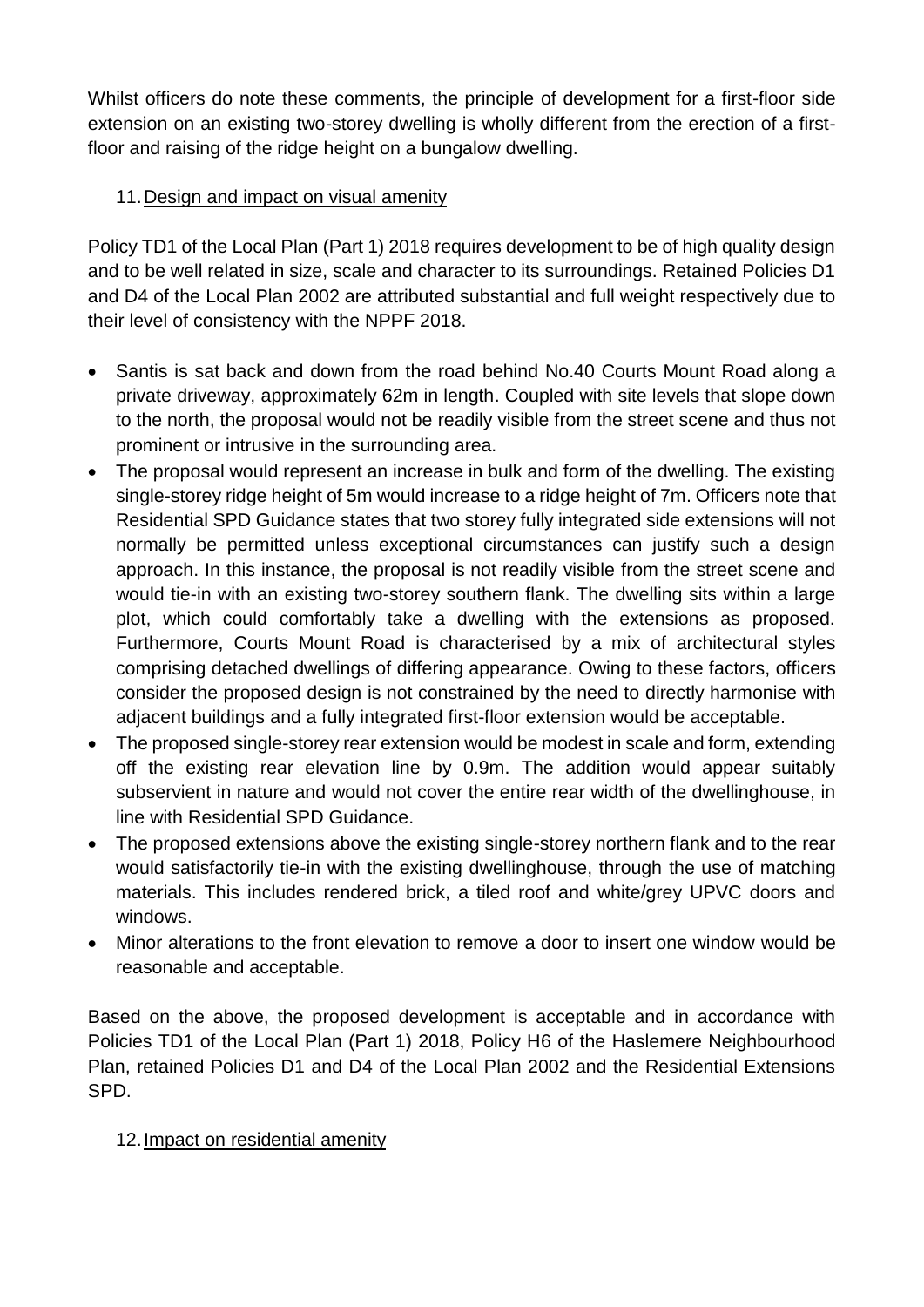Policy TD1 of the Local Plan (Part 1) 2018 seeks to ensure that new development is designed to create safe and attractive environments that meet the needs of users and incorporate the principles of sustainable and full weight respectively due to their consistency with the NPPF 2021.

### **38 and 40 Courts Mount Road**

 Officers note the comments of objection from No.38 regarding residential amenity. Whilst officers do note the ridge height would increase to 7m, Santis is set down on significantly lower site levels. Furthermore, the proposed first-floor side extension would be set behind an existing two-storey southern flank. Coupled with a side-to-side distance of 26m and 32m respectively, officers consider there would be no material impact to loss of light, loss of privacy or overbearing form.

# **Properties along Long Dene Road (19A – 25)**

- Officers do note the comments of objection regarding loss of light, overlooking impact and overbearing form.
- Residential SPD Guidance states that there should be a distance of at least 21 metres between proposed windows and those of neighbouring properties. The proposed firstfloor side extension is located from the properties along Long Dene Road as follows:
	- o 31m from No.19A
	- o 26m from No.19
	- o 28m from No.21
	- o 25m from No.23
	- o 27m from No.25
- Officers also note that guidance states this may be further relaxed if the character of the immediate area suggests that lesser distances may be appropriate. The site is within the built-up area of Haslemere and thus this separation distance would be considered acceptable. Officers note that no windows are proposed on the northern side elevation. Furthermore, owing to the angled orientation of the dwelling, the first-floor windows to the rear of the property would not have direct outlook into neighbouring amenity space.
- Officers do note the properties are located to the north and sat down on lower site levels as the site slopes steeply down from Courts Mount Road to Long Dene Road. Whilst the proposed extension would be notable from the rear of these properties, owing to the previously mentioned separation distances, officers consider there would be not be a material impact on light, morning sun and would not be overbearing in form.

Based on the above, the proposed development is acceptable and in accordance with Policies TD1 of the Local Plan (Part 1) 2018, Policy H6 of the Haslemere Neighbourhood Plan, Retained Policies D1 and D4 of the Local Plan 2002 and the Residential Extensions SPD.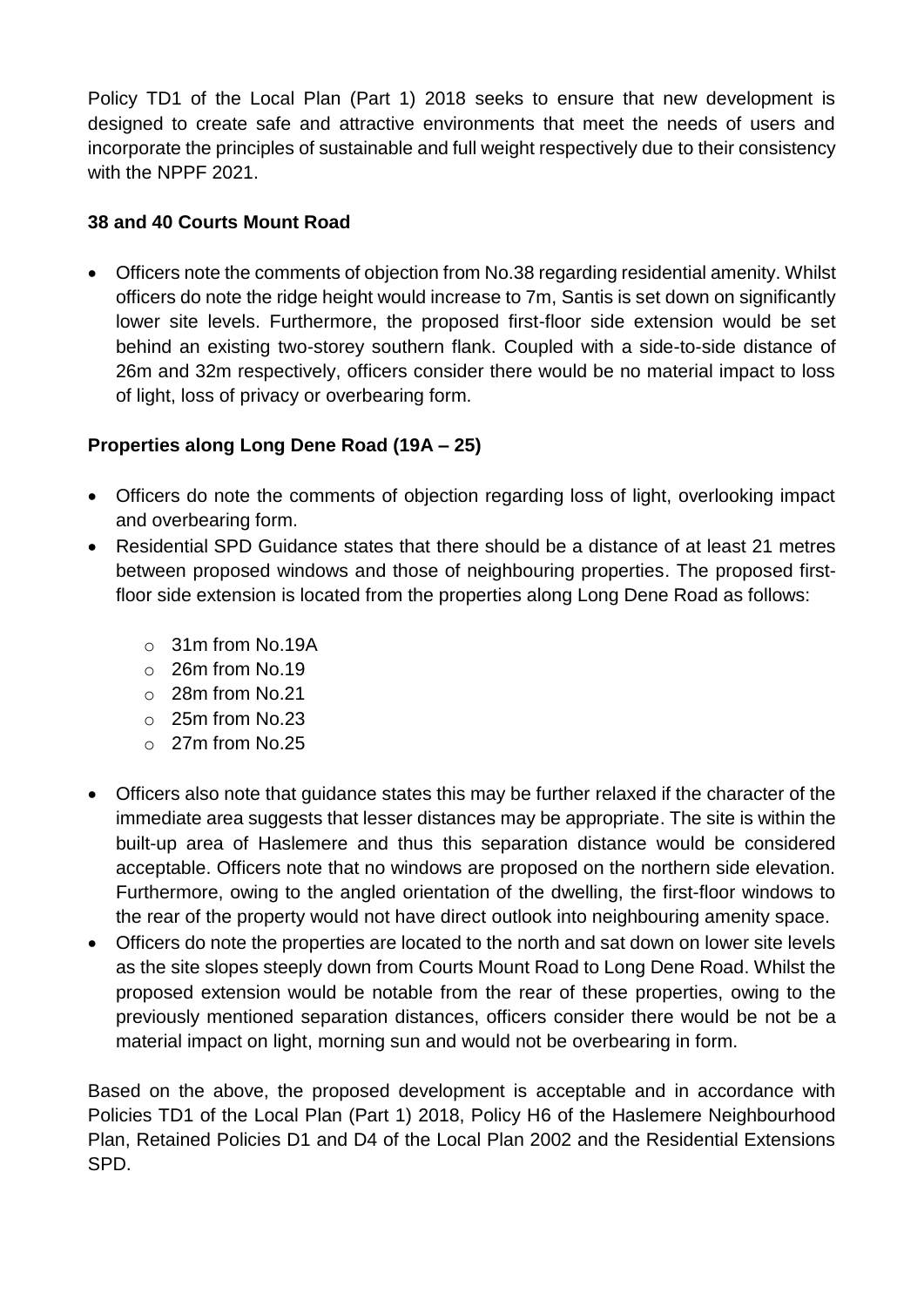#### 13.Conclusion

The planning balance assessment concludes that the proposal is in accordance with the Development Plan, as such, planning permission is recommended for approval.

#### Recommendation

That permission be GRANTED subject to the following conditions:

1. Condition:

The plan numbers to which this permission relates are P\_2017\_01, P\_2017\_02, P 2017 03, P 2017 04, P 2017 05, and P 2017 06. The development shall be carried out in accordance with the approved plans. No material variation from these plans shall take place unless otherwise first agreed in writing with the Local Planning Authority.

Reason:

In order that the development hereby permitted shall be fully implemented in complete accordance with the approved plans and to accord with Policy TD1 of the Local Plan 2018 (Part 1) and retained Policies D1 and D4 of the Local Plan 2002.

2. Condition:

No variation of the type and colour of the external materials to be used in the construction of the development as shown on the approved deposited plan shall be made without the prior written consent of the Local Planning Authority.

Reason:

In the interest of the character and amenity of the area in accordance with Policy TD1 of the Local Plan 2018 (Part 1) and retained Policies D1 and D4 of the Local Plan 2002.

3. Condition:

Notwithstanding the provisions of the Town and Country Planning (General Permitted Development) Order 2015 (or any order revoking and re-enacting that Order with or without modification), no windows/dormer windows or other openings other than those expressly authorised by this permission shall be constructed in the northern side elevation of the extension hereby permitted without the written permission of the Local Planning Authority.

#### Reason:

In the interest of the character and amenity of the area in accordance with Policy TD1 of the Local Plan 2018 (Part 1) and retained Policies D1 and D4 of the Local Plan 2002.